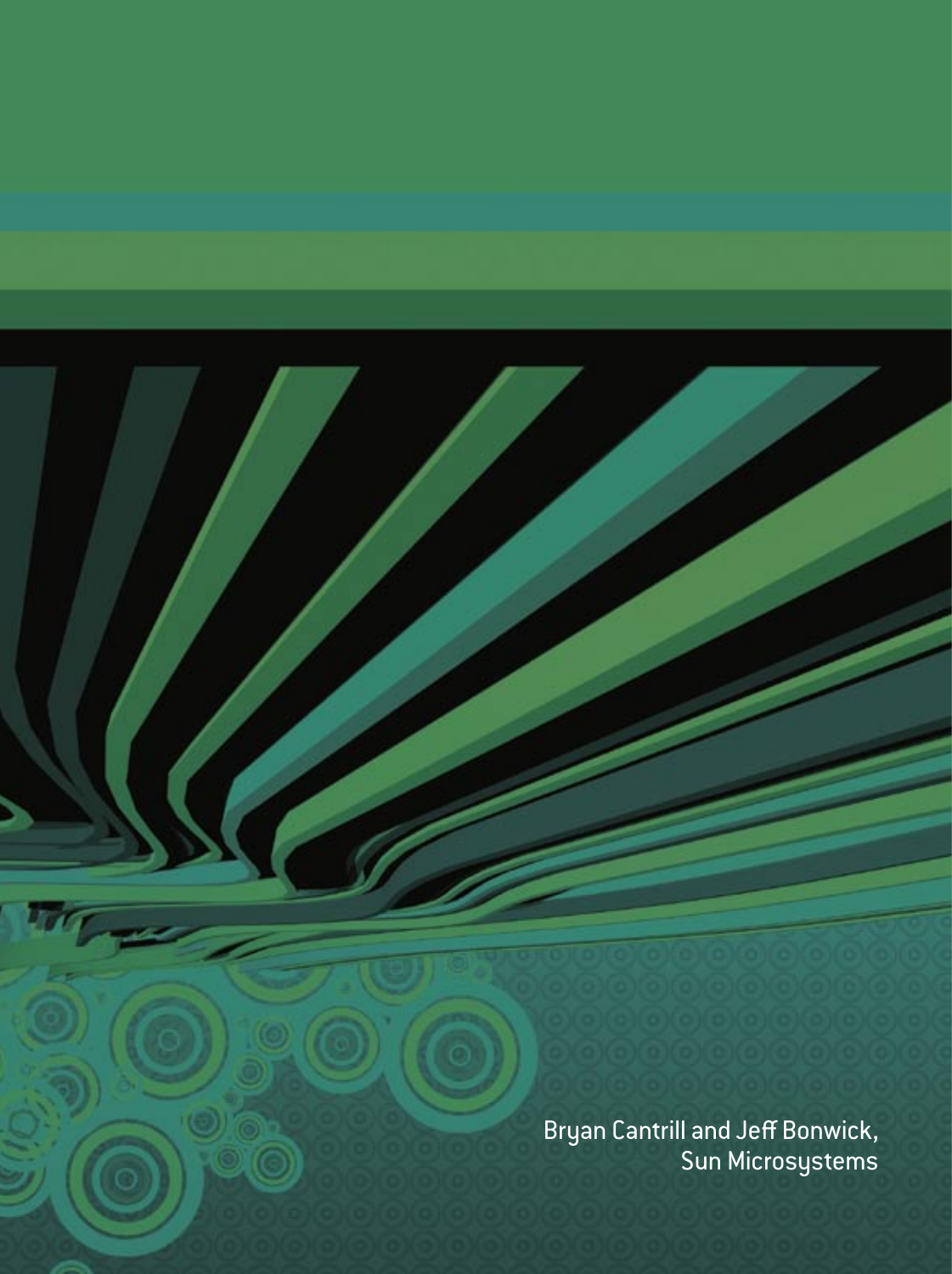Chances are you won't actually have to write multithreaded code. But if you do, some key principles will help you master this "black art."

# Real-world CONCURRENCY

Suite de la regine de la compte de la compte de la compte de la compte de la compte de la compte de la compte de la compte de la compte de la compte de la compte de la compte de la compte de la compte de la compte de la co oftware practitioners today could be forgiven if recent microprocessor developments have given them some trepidation about the future of software. While Moore's law continues to hold (that is, transistor density continues to double roughly every 18 months), as a result of both intractable physical limitations and practical engineering considerations, that increasing density is no longer being spent on boosting clock rate. Instead, it is being used to put multiple CPU cores on a single CPU die. From the software perspective, this is not a revolutionary shift, but rather an evolutionary one: multicore CPUs are not the birthing of a new paradigm, but rather the progression of an old one (multiprocessing) into more widespread deployment. Judging from many recent articles and papers on the subject, however, one might think that this blossoming of concurrency is the coming of the apocalypse, that "the free lunch is over."1

As practitioners who have long been at the coal face of concurrent systems, we hope to inject some calm reality

(if not some hard-won wisdom) into a discussion that has too often descended into hysterics. Specifically, we hope to answer the essential question: what does the proliferation of concurrency mean for the software that you develop? Perhaps regrettably, the answer to that question is neither simple nor universal—your software's relationship to concurrency depends on where it physically executes, where it is in the stack of abstraction, and the business model that surrounds it.

Given that many software projects now have components in different layers of the abstraction stack spanning different tiers of the architecture, you may well find that even for the software that you write, you do not have one answer but several: you may be able to leave some of your code forever executing in sequential bliss, and some may need to be highly parallel and explicitly multithreaded. Further complicating the answer, we will argue that much of your code will not fall neatly into either category: it will be essentially sequential in nature but will need to be aware of concurrency at some level.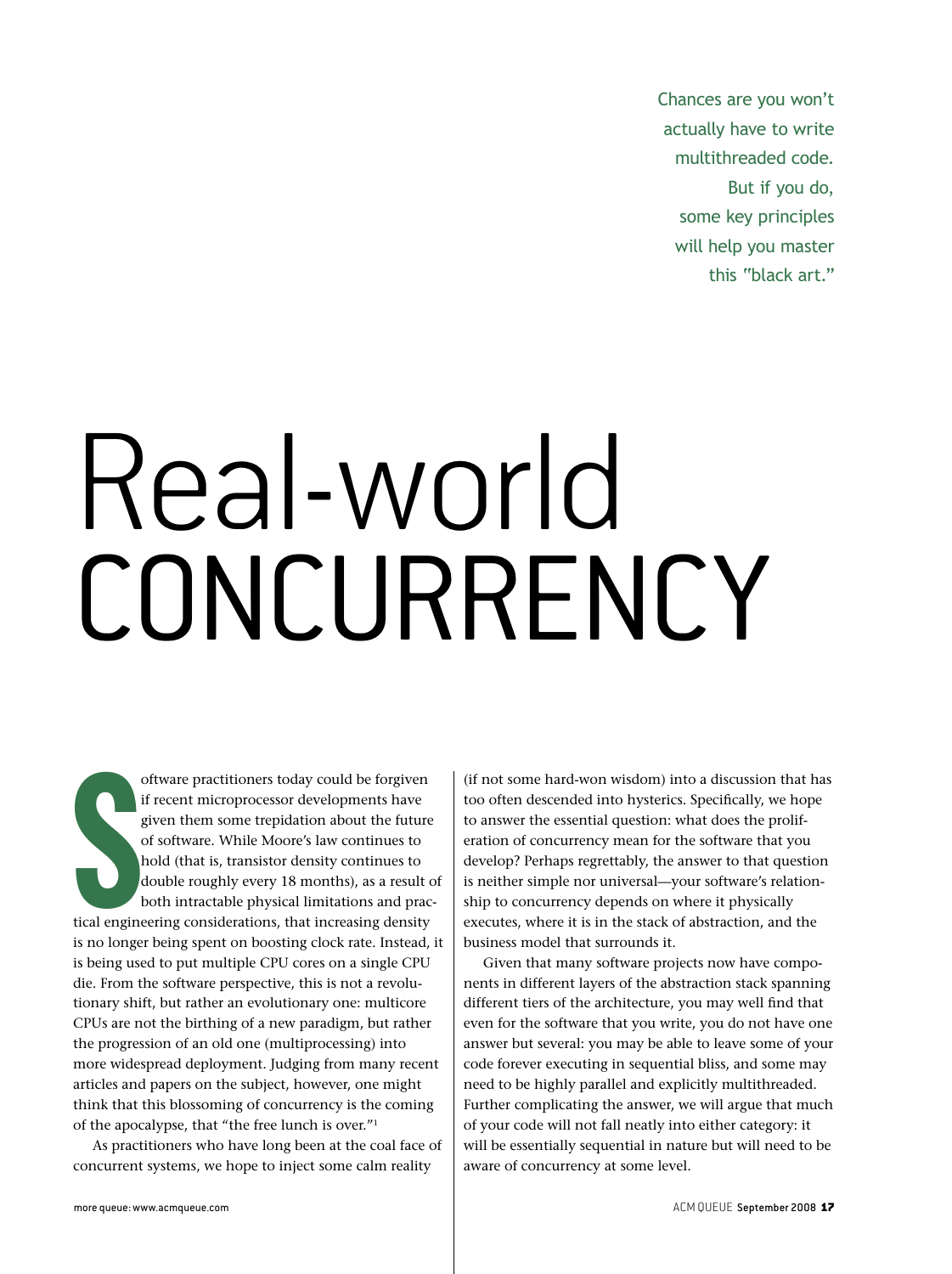Although we assert that less—much less—code needs to be parallel than some might fear, it is nonetheless true that writing parallel code remains something of a black art. We also therefore give specific implementation techniques for developing a highly parallel system. As such, this article is somewhat dichotomous: we try both to argue that most code can (and should) achieve concurrency without explicit parallelism, and at the same time to elucidate techniques for those who must write explicitly parallel code. This article is half stern lecture on the merits of abstinence and half Kama Sutra.

### SOME HISTORICAL CONTEXT

Before we discuss concurrency with respect to today's applications, it would be helpful to explore the history of concurrent execution. Even by the 1960s—when the world was still wet with the morning dew of the computer age—it was becoming clear that a single central processing unit executing a single instruction stream would result in unnecessarily limited system performance. While computer designers experimented with different ideas to circumvent this limitation, it was the introduction of the Burroughs B5000 in 1961 that proffered the idea that ultimately proved to be the way forward: disjoint CPUs concurrently executing different instruction streams but sharing a common memory. In this regard (as in many) the B5000 was at least a decade ahead of its time. It was not until the 1980s that the need for multiprocessing became clear to a wider body of researchers, who over the course of the decade explored cache coherence protocols (e.g., the Xerox Dragon and DEC Firefly), prototyped parallel operating systems (e.g., multiprocessor Unix running on the AT&T 3B20A), and developed parallel databases (e.g., Gamma at the University of Wisconsin).

In the 1990s, the seeds planted by researchers in the 1980s bore the fruit of practical systems, with many computer companies (e.g., Sun, SGI, Sequent, Pyramid) placing big bets on symmetric multiprocessing. These bets on concurrent hardware necessitated corresponding bets on concurrent software—if an operating system cannot execute in parallel, neither can much else in the system—and these companies independently came to

the realization that their operating systems would need to be rewritten around the notion of concurrent execution. These rewrites took place early in the 1990s, and the resulting systems were polished over the decade; much of the resulting technology can today be seen in open source operating systems such as OpenSolaris, FreeBSD, and Linux.

Just as several computer companies made big bets around multiprocessing, several database vendors made bets around highly parallel relational databases; upstarts including Oracle, Teradata, Tandem, Sybase, and Informix needed to use concurrency to achieve a performance advantage over the mainframes that had dominated transaction processing until that time.<sup>2</sup> As in operating systems, this work was conceived in the late 1980s and early 1990s, and incrementally improved over the course of the decade.

The upshot of these trends was that by the end of the 1990s, concurrent systems had displaced their uniprocessor forebears as high-performance computers: when the TOP500 list of supercomputers was first drawn up in 1993, the highest-performing uniprocessor in the world was just #34, and more than 80 percent of the top 500 were multiprocessors of one flavor or another. By 1997, uniprocessors were off the list entirely. Beyond the supercomputing world, many transaction-oriented applications scaled with CPU, allowing users to realize the dream of expanding a system without revisiting architecture.

The rise of concurrent systems in the 1990s coincided with another trend: while CPU clock rate continued to increase, the speed of main memory was not keeping up. To cope with this relatively slower memory, microprocessor architects incorporated deeper (and more complicated) pipelines, caches, and prediction units. Even then, the clock rates themselves were quickly becoming something of a fib: while the CPU might be able to execute at the advertised rate, only a slim fraction of code could actually achieve (let alone surpass) the rate of one cycle per instruction—most code was mired spending three, four, five (or many more) cycles per instruction.

Many saw these two trends—the rise of concurrency and the futility of increasing clock rate—and came to the logical conclusion: instead of spending transistor budget on "faster" CPUs that weren't actually yielding much in terms of performance gains (and had terrible costs in terms of power, heat, and area), why not take advantage of the rise of concurrent software and use transistors to effect multiple (simpler) cores per die?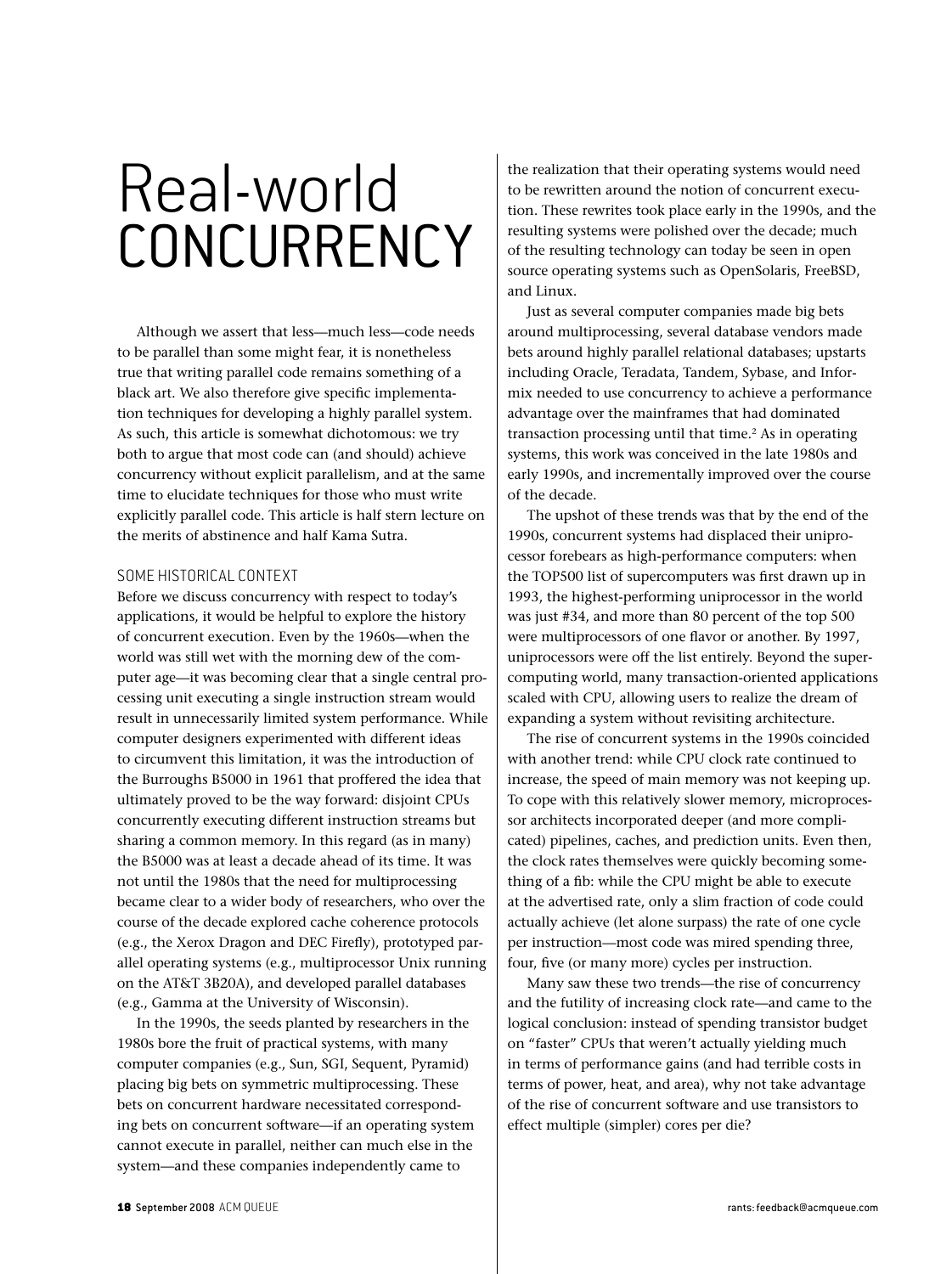That it was the success of concurrent software that contributed to the genesis of chip multiprocessing is an incredibly important historical point and bears reemphasis. There is a perception that microprocessor architects have—out of malice, cowardice, or despair—inflicted concurrency on software.3 In reality, the opposite is the case: it was the maturity of concurrent software that led architects to consider concurrency on the die. (The reader is referred to one of the earliest chip multiprocessors—DEC's Piranha—for a detailed discussion of this motivation.4 ) Were software not ready, these microprocessors would not be commercially viable today. If anything, the "free lunch" that some decry as being over is in fact, at long last, being served. One need only be hungry and know how to eat!

#### CONCURRENCY IS FOR PERFORMANCE

The most important conclusion from this foray into history is that concurrency has always been employed for one purpose: to improve the performance of the system. This seems almost too obvious to make explicit—why else would we want concurrency if not to improve performance?—yet for all its obviousness, concurrency's *raison d'être* is increasingly forgotten, as if the proliferation of concurrent hardware has awakened an anxiety that all software must use all available physical resources. Just as no programmer felt a moral obligation to eliminate pipeline stalls on a superscalar microprocessor, no software engineer should feel responsible for using concurrency simply because the hardware supports it. Rather, concurrency should be thought about and used for one reason and one reason only: because it is needs to yield an acceptably performing system.

Concurrent execution can improve performance in three fundamental ways: it can reduce latency (that is, make a unit of work execute faster); it can hide latency (that is, allow the system to continue doing work during a long-latency operation); or it can increase throughput (that is, make the system able to perform more work).

Using concurrency to reduce latency is highly problem-specific in that it requires a parallel algorithm for the task at hand. For some kinds of problems—especially those found in scientific computing—this is straightforward: work can be divided *a priori*, and multiple compute elements set on the task. Many of these problems, however, are often *so* parallelizable that they do not require the tight coupling of a shared memory—and they are often able to execute more economically on grids of small machines instead of a smaller number of highly concurrent ones. Further, using concurrency to reduce

latency requires that a unit of work be long enough in its execution to amortize the substantial costs of coordinating multiple compute elements: one can envision using concurrency to parallelize a sort of 40 million elements but a sort of a mere 40 elements is unlikely to take enough compute time to pay the overhead of parallelism. In short, the degree to which one can use concurrency to reduce latency depends much more on the problem than on those endeavoring to solve it—and many important problems are simply not amenable to it.

For long-running operations that cannot be parallelized, concurrent execution can instead be used to perform useful work while the operation is pending; in this model, the latency of the operation is not reduced, but it is *hidden* by the progression of the system. Using concurrency to hide latency is particularly tempting when the operations themselves are likely to block on entities outside of the program—for example, a disk I/O operation or a DNS lookup. Tempting though it may be, one must be very careful when considering using concurrency merely to hide latency: having a parallel program can become a substantial complexity burden to bear just for improved responsiveness. Further, concurrent execution is *not* the only way to hide system-induced latencies: one can often achieve the same effect by employing nonblocking operations (e.g., asynchronous I/O) and an event loop (e.g., the poll()/select() calls found in Unix) in an otherwise sequential program. Programmers who wish to hide latency should therefore consider concurrent execution as an option, not as a foregone conclusion.

When problems resist parallelization or have no appreciable latency to hide, the third way that concurrent execution can improve performance is to increase the throughput of the system. Instead of using parallel logic to make a single operation faster, one can employ multiple concurrent executions of sequential logic to accommodate more simultaneous work. Importantly, a system using concurrency to increase throughput need *not* consist exclusively (or even largely) of multithreaded code. Rather, those components of the system that share no state can be left entirely sequential, with the system executing multiple instances of these components concurrently. The sharing in the system can then be offloaded to components explicitly designed around parallel execution on shared state, which can ideally be reduced to those elements already known to operate well in concurrent environments: the database and/or the operating system.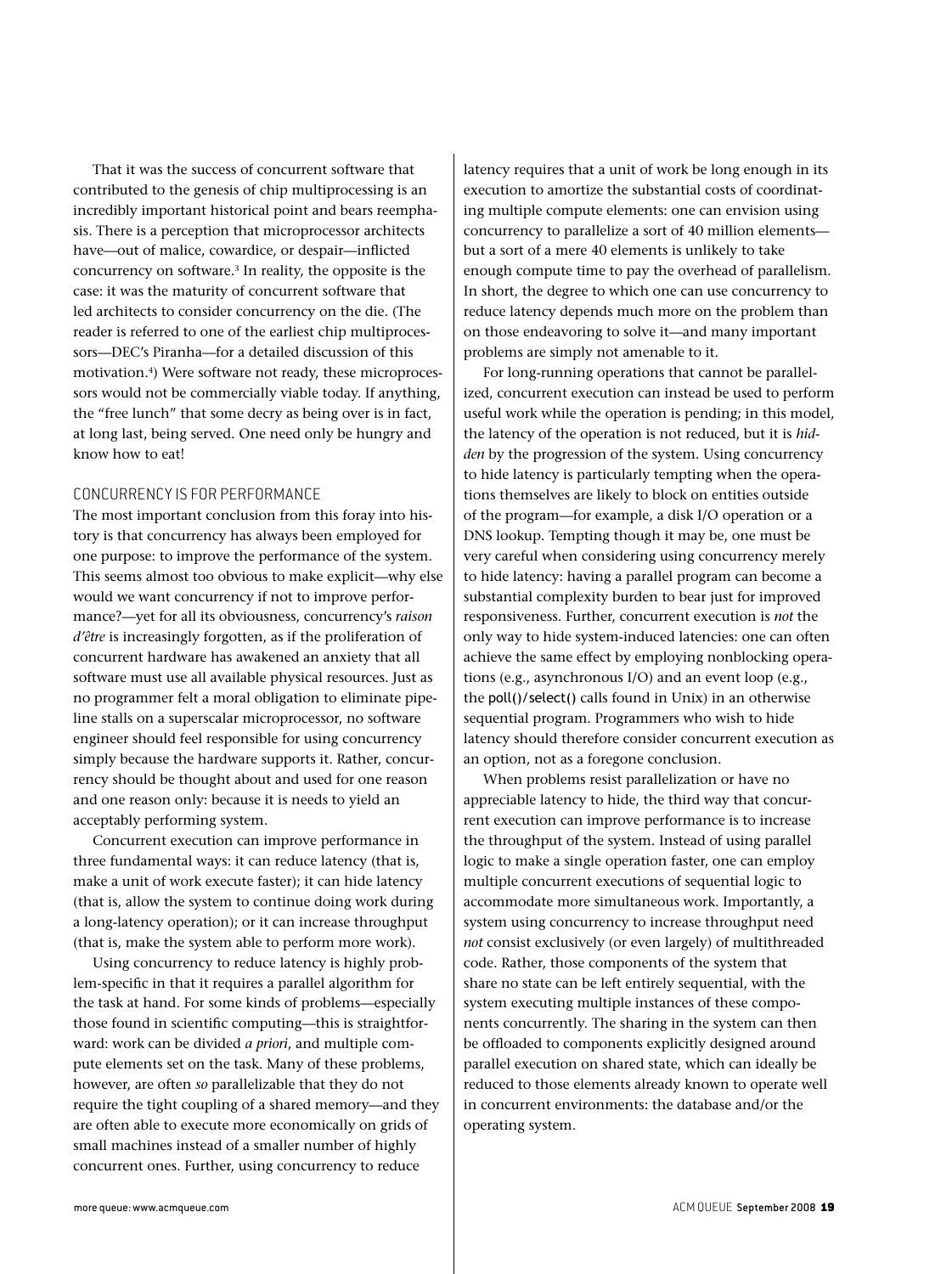To make this concrete, in a typical MVC (model-viewcontroller) application, the view (typically implemented in environments such as JavaScript, PHP, or Flash) and the controller (typically implemented in environments such as J2EE or Ruby on Rails) can consist purely of sequential logic and still achieve high levels of concurrency, provided that the model (typically implemented in terms of a database) allows for parallelism. Given that most don't write their own databases (and virtually no one writes their own operating systems), it is possible to build (and indeed, many have built) highly concurrent, highly scalable MVC systems without explicitly creating a single thread or acquiring a single lock; it is concurrency by architecture instead of by implementation.

#### ILLUMINATING THE BLACK ART

What if you are the one developing the operating system or database or some other body of code that must be explicitly parallelized? If you count yourself among the relative few who need to write such code, you presumably do not need to be warned that writing multithreaded code is hard. In fact, this domain's reputation for difficulty has led some to conclude (mistakenly) that writing multithreaded code is simply impossible: "No one knows how to organize and maintain large systems that rely on locking," reads one recent (and typical) assertion.<sup>5</sup> Part of the difficulty of writing scalable and correct multithreaded code is the scarcity of written wisdom from experienced practitioners: oral tradition in lieu of formal writing has left the domain shrouded in mystery. So in the spirit of making this domain less mysterious for our fellow practitioners (if not also to demonstrate that some of us actually *do* know how to organize and maintain large lock-based systems), we present our collective bag of tricks for writing multithreaded code.

**Know your cold paths from your hot paths.** If there is one piece of advice to dispense to those who must develop parallel systems, it is to know which paths through your code you want to be able to execute in parallel (the hot paths) versus which paths can execute sequentially without affecting performance (the cold paths). In our experience, much of the software we

write is bone-cold in terms of concurrent execution: it is executed only when initializing, in administrative paths, when unloading, etc. Not only is it a waste of time to make such cold paths execute with a high degree of parallelism, but it is also dangerous: these paths are often among the most difficult and error-prone to parallelize.

In cold paths, keep the locking as coarse-grained as possible. Don't hesitate to have one lock that covers a wide range of rare activity in your subsystem. Conversely, in hot paths—those that must execute concurrently to deliver highest throughput—you must be much more careful: locking strategies must be simple and finegrained, and you must be careful to avoid activity that can become a bottleneck. And what if you don't know if a given body of code will be the hot path in the system? In the absence of data, err on the side of assuming that your code is in a cold path and adopt a correspondingly coarsegrained locking strategy—but be prepared to be proven wrong by the data.

**Intuition is frequently wrong—be data intensive.** In our experience, many scalability problems can be attributed to a hot path that the developing engineer originally believed (or hoped) to be a cold path. When cutting new software from whole cloth, you will need some intuition to reason about hot and cold paths—but once your software is functional, even in prototype form, the time for intuition has ended: your gut must defer to the data. Gathering data on a concurrent system is a tough problem in its own right. It requires you first to have a machine that is sufficiently concurrent in its execution to be able to highlight scalability problems. Once you have the physical resources, it requires you to put load on the system that resembles the load you expect to see when your system is deployed into production. Once the machine is loaded, you must have the infrastructure to be able to dynamically instrument the system to get to the root of any scalability problems.

The first of these problems has historically been acute: there was a time when multiprocessors were so rare that many software development shops simply didn't have access to one. Fortunately, with the rise of multicore CPUs, this is no longer a problem: there is no longer any excuse for not being able to find at least a two-processor (dual-core) machine, and with only a little effort, most will be able (as of this writing) to run their code on an eight-processor (two-socket, quad-core) machine.

Even as the physical situation has improved, however, the second of these problems—knowing how to put load on the system—has worsened: production deployments have become increasingly complicated, with loads that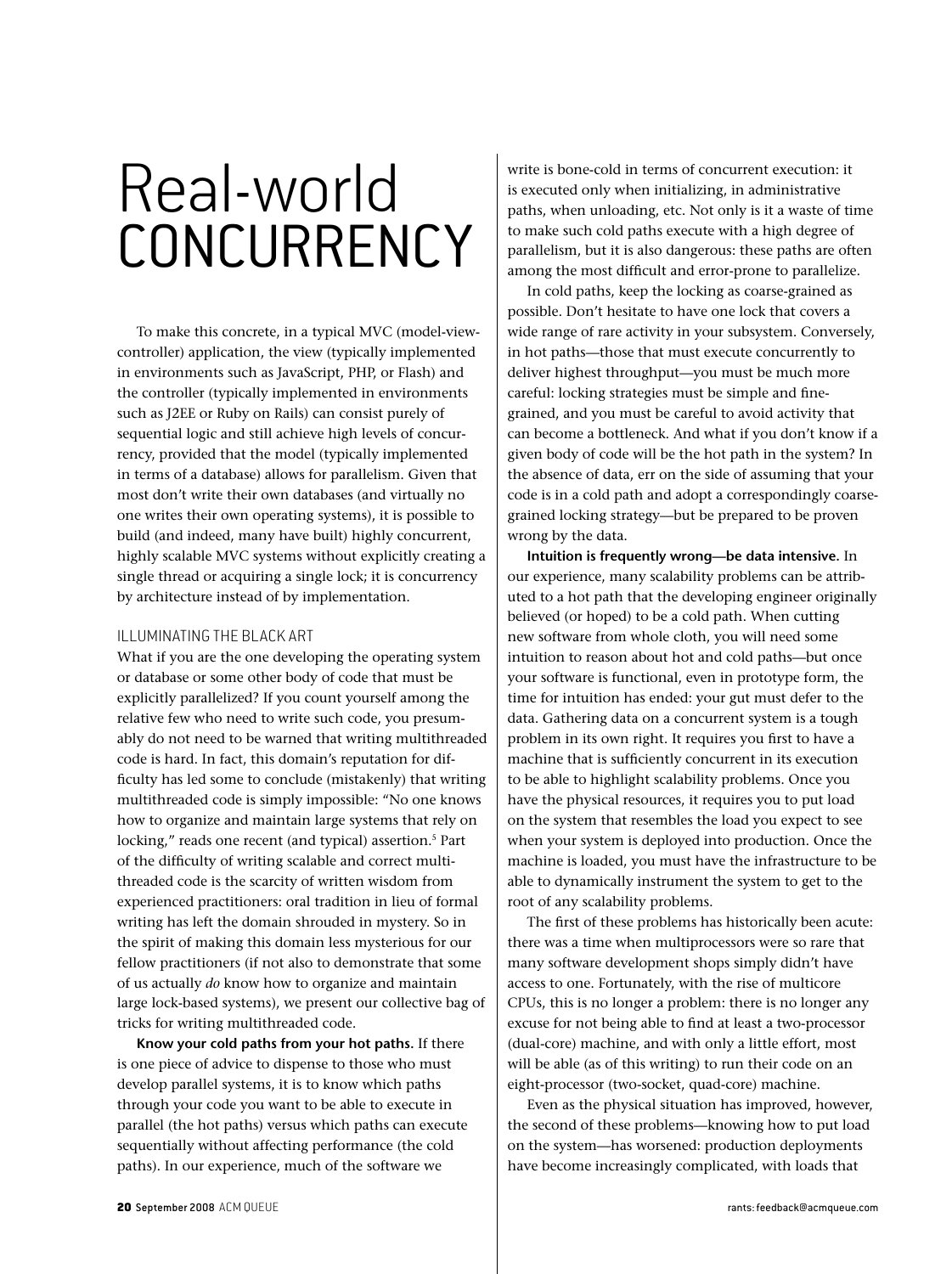are difficult and expensive to simulate in development. As much as possible, you must treat load generation and simulation as a first-class problem; the earlier you tackle this problem in your development, the earlier you will be able to get critical data that may have tremendous implications for your software. Although a test load should mimic its production equivalent as closely as possible, timeliness is more important than absolute accuracy: the absence of a perfect load simulation should not prevent you from simulating load altogether, as it is much better to put a multithreaded system under the wrong kind of load than under no load whatsoever.

Once a system is loaded—be it in development or in production—it is useless to software development if the impediments to its scalability can't be understood. Understanding scalability inhibitors on a production system requires the ability to safely dynamically instrument its synchronization primitives. In developing Solaris, our need for this was so historically acute that it led one of us (Bonwick) to develop a technology (lockstat) to do this in 1997. This tool became instantly essential—we quickly came to wonder how we ever resolved scalability problems without it—and it led the other of us (Cantrill) to further generalize dynamic instrumentation into DTrace, a system for nearly arbitrary dynamic instrumentation of production systems that first shipped in Solaris in 2004, and has since been ported to many other systems including FreeBSD and Mac OS.<sup>6</sup> (The instrumentation methodology in lockstat has been reimplemented to be a DTrace provider, and the tool itself has been reimplemented to be a DTrace consumer.)

Today, dynamic instrumentation continues to provide us with the data we need not only to find those parts of the system that are inhibiting scalability, but also to gather sufficient data to understand which techniques will be best suited for reducing that contention. Prototyping new locking strategies is expensive, and one's intuition is frequently wrong; before breaking up a lock or rearchitecting a subsystem to make it more parallel, we always strive to have the data in hand indicating that the subsystem's lack of parallelism is a clear inhibitor to system scalability!

**Know when—and when not—to break up a lock.**  Global locks can naturally become scalability inhibitors, and when gathered data indicates a single hot lock, it is reasonable to want to break up the lock into per-CPU locks, a hash table of locks, per-structure locks, etc. This might ultimately be the right course of action, but before blindly proceeding down that (complicated) path, carefully examine the work done under the lock: breaking

up a lock is not the only way to reduce contention, and contention can be (and often is) more easily reduced by decreasing the hold time of the lock. This can be done by algorithmic improvements (many scalability improvements have been achieved by reducing execution under the lock from quadratic time to linear time!) or by finding activity that is needlessly protected by the lock. Here's a classic example of this latter case: if data indicates that you are spending time (say) deallocating elements from a shared data structure, you could dequeue and gather the data that needs to be freed with the lock held and defer the actual deallocation of the data until after the lock is dropped. Because the data has been removed from the shared data structure under the lock, there is no data race (other threads see the removal of the data as atomic), and lock hold time has been decreased with only a modest increase in implementation complexity.

**Be wary of readers/writer locks**. If there is a novice error when trying to break up a lock, it is this: seeing that a data structure is frequently accessed for reads and infrequently accessed for writes, one may be tempted to replace a mutex guarding the structure with a readers/writer lock to allow for concurrent readers. This seems reasonable, but unless the hold time for the lock is long, this solution will scale no better (and indeed, may scale worse) than having a single lock. Why? Because the state associated with the readers/writer lock must itself be updated atomically, and in the absence of a more sophisticated (and less space-efficient) synchronization primitive, a readers/writer lock will use a single word of memory to store the number of readers. Because the number of readers must be updated atomically, acquiring the lock as a reader requires the same bus transaction—a read-to-own—as acquiring a mutex, and contention on that line can hurt every bit as much.

There are still many situations where long hold times (e.g., performing I/O under a lock as reader) more than pay for any memory contention, but one should be sure to gather data to make sure that it is having the desired effect on scalability. Even in those situations where a readers/writer lock is appropriate, an additional note of caution is warranted around blocking semantics. If, for example, the lock implementation blocks new readers when a writer is blocked (a common paradigm to avoid writer starvation), *one cannot recursively acquire a lock as reader*: if a writer blocks between the initial acquisition as reader and the recursive acquisition as reader, deadlock will result when the recursive acquisition is blocked. All of this is not to say that readers/writer locks shouldn't be used—just that they shouldn't be romanticized.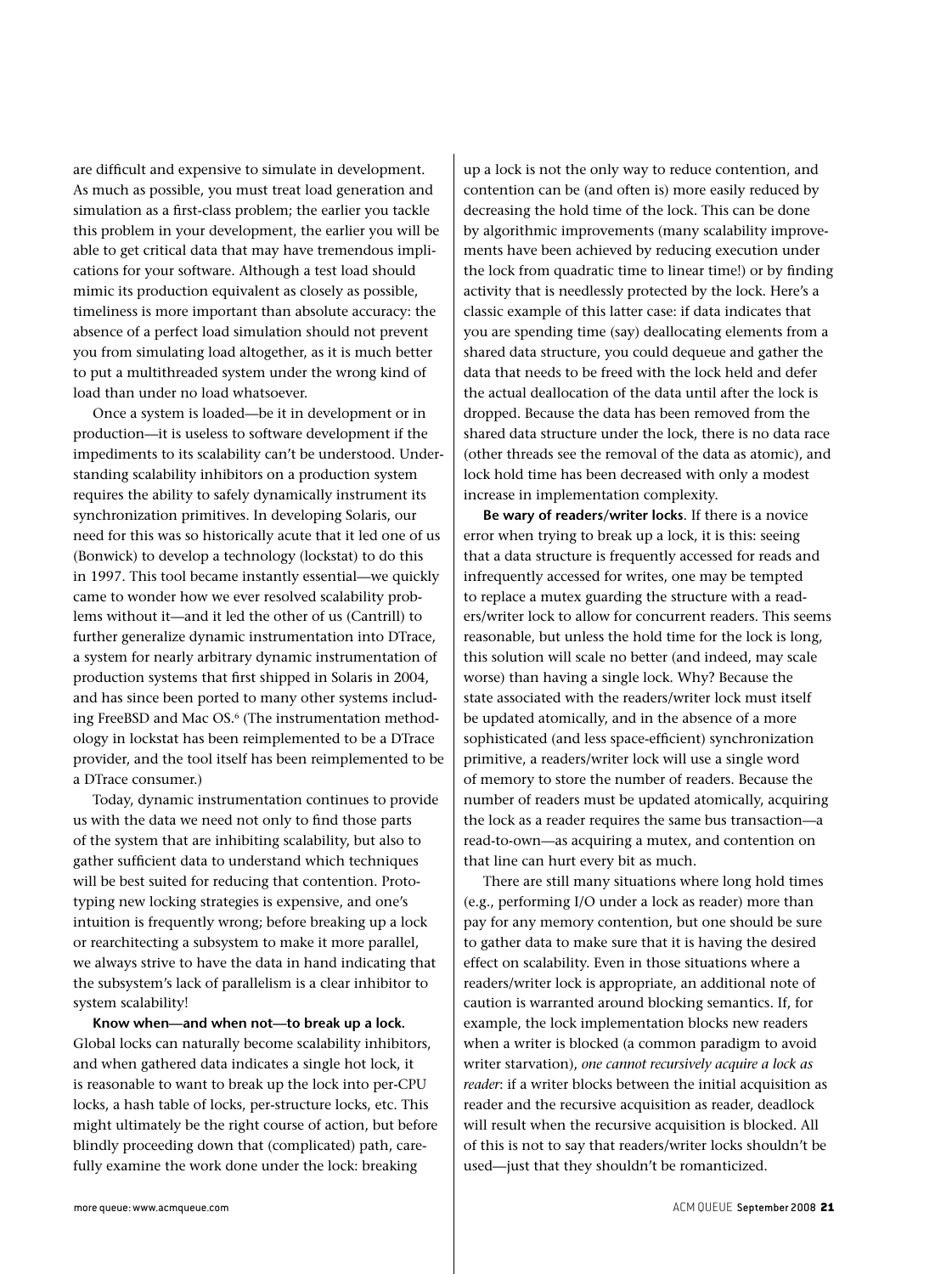**Consider per-CPU locking**. Per-CPU locking (that is, acquiring a lock based on the current CPU identifier) can be a convenient technique for diffracting contention, as a per-CPU lock is not likely to be contended (a CPU can run only one thread at a time). If one has short hold times and operating modes that have different coherence requirements, one can have threads acquire a per-CPU lock in the common (noncoherent) case, and then force the uncommon case to grab all the per-CPU locks to construct coherent state. Consider this concrete (if trivial) example: if one were implementing a global counter that is frequently updated but infrequently read, one could implement a per-CPU counter protected by its own lock. Updates to the counter would update only the per-CPU copy, and in the uncommon case in which one wanted to read the counter, all per-CPU locks could be acquired and their corresponding values summed.

Two notes on this technique: first, it should be employed only when the data indicates that it's necessary, as it clearly introduces substantial complexity into the implementation; second, be sure to have a single order for acquiring all locks in the cold path: if one case acquires the per-CPU locks from lowest to highest and another acquires them from highest to lowest, deadlock will (naturally) result.

**Know when to broadcast—and when to signal.** Virtually all condition variable implementations allow threads waiting on the variable to be awakened either via a signal (in which case one thread sleeping on the variable is awakened) or via a broadcast (in which case all threads sleeping on the variable are awakened). These constructs have subtly different semantics: because a broadcast will awaken all waiting threads, it should generally be used to indicate *state change* rather than *resource availability.* If a condition broadcast is used when a condition signal would have been more appropriate, the result will be a *thundering herd*: all waiting threads will wake up, fight over the lock protecting the condition variable, and (assuming that the first thread to acquire the lock also consumes the available resource) sleep once again when they discover that the resource has been consumed. This needless scheduling and locking activity can have

a serious effect on performance, especially in Java-based systems, where notifyAll() (i.e., broadcast) seems to have entrenched itself as a preferred paradigm; changing these calls to notify() (i.e., signal) has been known to result in substantial performance gains.<sup>7</sup>

**Learn to debug postmortem***.* Among some Cassandras of concurrency, a deadlock seems to be a particular bogeyman of sorts, having become the embodiment of all that is difficult in lock-based multithreaded programming. This fear is somewhat peculiar, because deadlocks are actually among the simplest pathologies in software: because (by definition) the threads involved in a deadlock cease to make forward progress, they do the implementer the service of effectively freezing the system with all state intact. To debug a deadlock, one need have only a list of threads, their corresponding stack backtraces, and some knowledge of the system. This information is contained in a snapshot of state so essential to software development that its very name reflects its origins at the dawn of computing: it is a *core dump*.

Debugging from a core dump—*postmortem* debugging—is an essential skill for those who implement parallel systems: problems in highly parallel systems are not necessarily reproducible, and a single core dump is often one's only chance to debug them. Most debuggers support postmortem debugging, and many allow userdefined extensions.8 We encourage practitioners to understand their debugger's support for postmortem debugging (especially of parallel programs) and to develop extensions specific to debugging their systems.

**Design your systems to be composable***.* Among the more galling claims of the detractors of lock-based systems is the notion that they are somehow uncomposable: "Locks and condition variables do not support modular programming," reads one typically brazen claim, "building large programs by gluing together smaller programs[:] locks make this impossible."<sup>9</sup> The claim, of course, is incorrect. For evidence one need only point at the composition of lock-based systems such as databases and operating systems into larger systems that remain entirely unaware of lower-level locking.

There are two ways to make lock-based systems completely composable, and each has its own place. First (and most obviously), one can make locking entirely internal to the subsystem. For example, in concurrent operating systems, control never returns to user level with in-kernel locks held; the locks used to implement the system itself are entirely behind the system call interface that constitutes the interface to the system. More generally, this model can work whenever a crisp interface exists between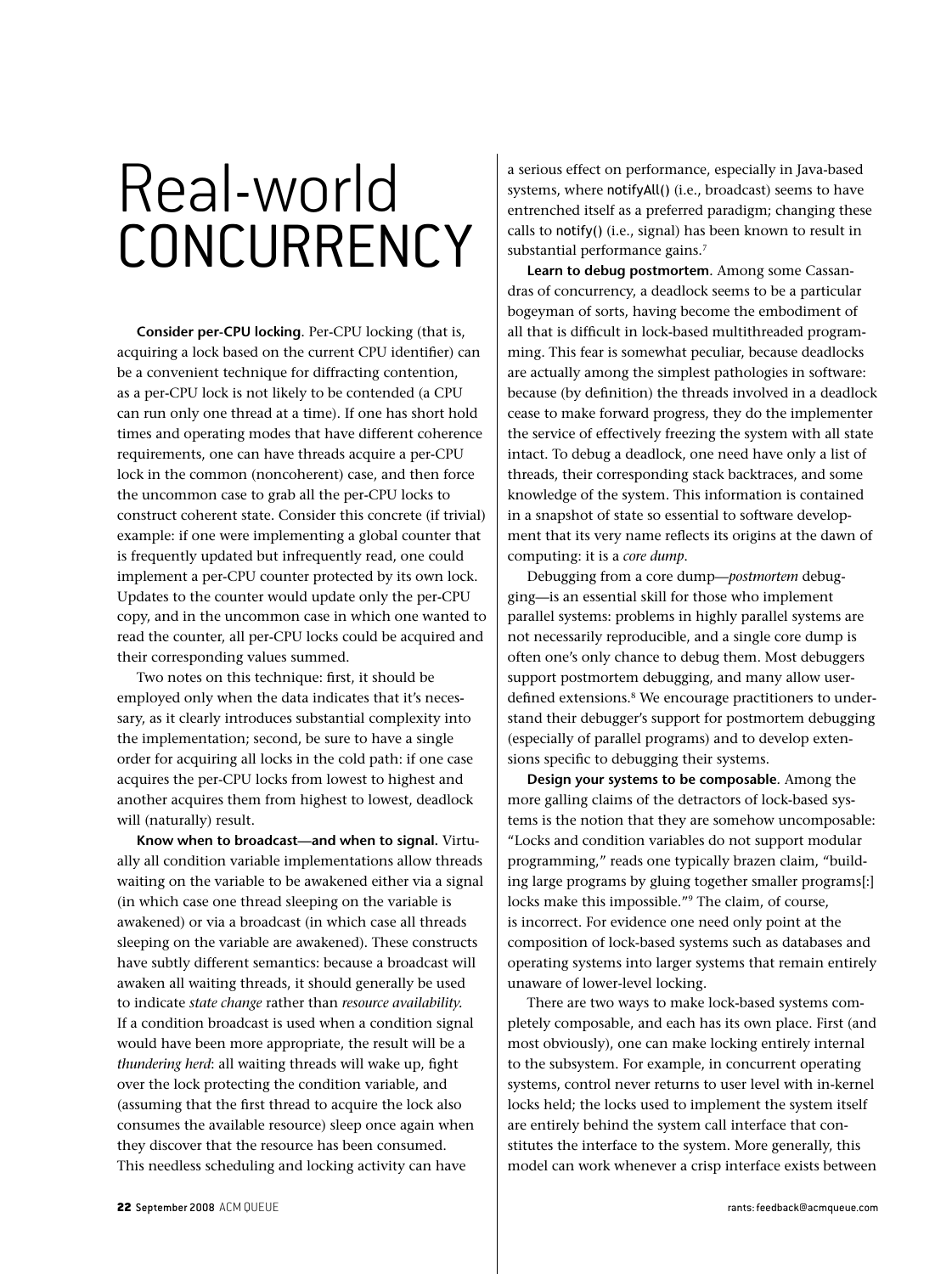software components: as long as control flow is never returned to the caller with locks held, the subsystem will remain composable.

Second (and perhaps counterintuitively), one can achieve concurrency and composability by having no locks whatsoever. In this case, there must be no global subsystem state—subsystem state must be captured in per-instance state, and it must be up to consumers of the subsystem to assure that they do not access their instance in parallel. By leaving locking up to the client of the subsystem, the subsystem itself can be used concurrently by different subsystems and in different contexts. A concrete example of this is the AVL tree implementation used extensively in the Solaris kernel. As with any balanced binary tree, the implementation is sufficiently complex to merit componentization, but by not having any global state, the implementation may be used concurrently by disjoint subsystems—the only constraint is that manipulation of a single AVL tree instance must be serialized.

**Don't use a semaphore where a mutex would suffice***.* A semaphore is a generic synchronization primitive originally described by Dijkstra that can be used to effect a wide range of behavior. It may be tempting to use semaphores in lieu of mutexes to protect critical sections, but there is an important difference between the two constructs: unlike a semaphore, a mutex has a notion of *ownership*—the lock is either owned or not, and if it is owned, it has a known owner. By contrast, a semaphore (and its kin, the condition variable) has no notion of ownership: when sleeping on a semaphore, one has no way of knowing which thread one is blocking upon.

The lack of ownership presents several problems when used to protect critical sections. First, there is no way of propagating the blocking thread's scheduling priority to the thread that is in the critical section. This ability to propagate scheduling priority—*priority inheritance*—is critical in a realtime system, and in the absence of other protocols, semaphore-based systems will always be vulnerable to priority inversions. A second problem with the lack of ownership is that it deprives the system of the ability to make assertions about itself. For example, when ownership is tracked, the machinery that implements thread blocking can detect pathologies such as deadlocks and recursive lock acquisitions, inducing fatal failure (and that all-important core dump) upon detection. Finally, the lack of ownership makes debugging much more onerous. A common pathology in a multithreaded system is a lock not being dropped in some errant return path. When ownership is tracked, one at least has the smoking gun of the past (faulty) owner—and, thus, clues as to the

code path by which the lock was not correctly dropped. Without ownership, one is left clueless and reduced to debugging by staring at code/the ceiling/into space.

All of this is not to say that semaphores shouldn't be used (indeed, some problems are uniquely suited to a semaphore's semantics), just that they shouldn't be used when mutexes would suffice.

**Consider memory retiring to implement per-chain hash-table locks***.* Hash tables are common data structures in performance-critical systems software, and sometimes they must be accessed in parallel. In this case, adding a lock to each hash chain, with the per-chain lock held while readers or writers iterate over the chain, seems straightforward. The problem, however, is resizing the table: dynamically resizing a hash table is central to its efficient operation, and the resize means changing the memory that contains the table. That is, in a resize the pointer to the hash table must change—but we do not wish to require hash lookups to acquire a global lock to determine the current hash table!

This problem has several solutions, but a (relatively) straightforward one is to *retire* memory associated with



old hash tables instead of freeing it. On a resize, all per-chain locks are acquired (using a well-defined order to prevent deadlock), and a new table is then allocated, with the contents of the old hash table being rehashed into the new table. After this operation, the old table is *not* deallocated but rather placed in a queue of old hash tables. Hash lookups then require a slight modification to operate correctly: after acquiring the per-chain lock, the lookup must check the hash-table pointer and compare it with the hash-table pointer that was used to determine the hash chain. If the hash table has changed (that is, if a hash resize has occurred), it must drop the lock and repeat the lookup (which will acquire the correct chain lock in the new table).

There are some delicate issues in implementing this—the hash-table pointer must be declared volatile,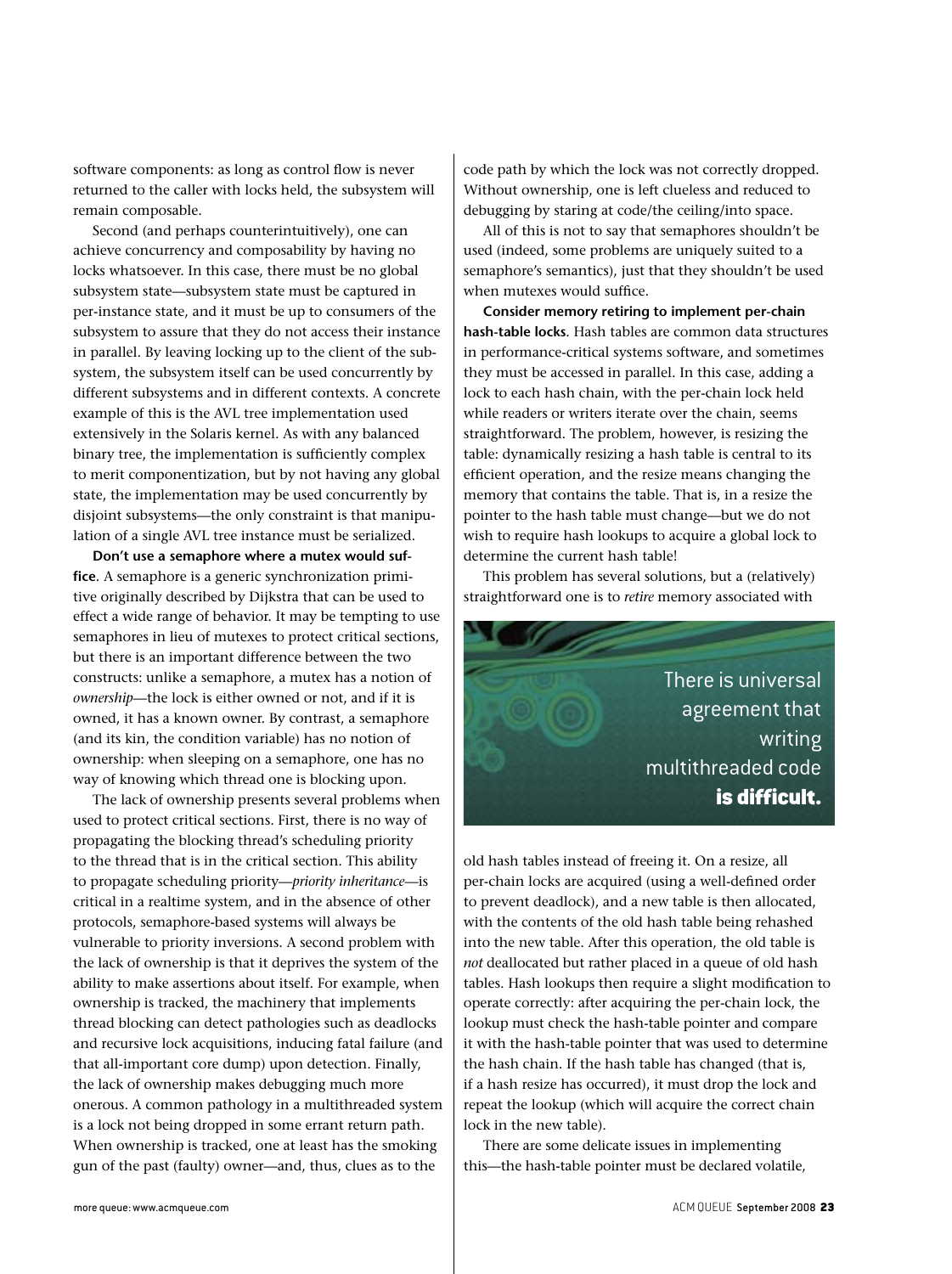and the size of the hash table must be contained in the table itself—but the implementation complexity is modest given the alternatives, and (assuming hash tables are doubled when they are resized) the cost in terms of memory is only a factor of two. For an example of this in production code, the reader is directed to the file descriptor locking in Solaris, the source code for which can be found by searching the Internet for "flist\_grow."

**Be aware of false sharing.** There are a variety of different protocols for keeping memory coherent in caching multiprocessor systems. Typically, these protocols dictate that only a single cache may have a given line of memory in a dirty state. If a different cache wishes to write to the dirty line, the new cache must first read-to-own the dirty line from the owning cache. The size of the line used for coherence (the coherence granularity) has an important ramification for parallel software: because only one cache may own a line a given time, one wishes to avoid a situation where two (or more) small, disjoint data structures are both contained within a single line *and* accessed in parallel by disjoint caches. This situation—called *false sharing*—can induce suboptimal scalability in otherwise scalable software. This most frequently arises in practice when one attempts to defract contention with an array of locks: the size of a lock structure is typically no more than the size of a pointer or two and is usually quite a bit less than the coherence granularity (which is typically on the order of 64 bytes). Disjoint CPUs acquiring different locks can therefore potentially contend for the same cache line.

False sharing is excruciating to detect dynamically: it requires not only a bus analyzer, but also a way of translating from the physical addresses of the bus to the virtual addresses that make sense to software, and then from there to the actual structures that are inducing the false sharing. (This process is so arduous and error-prone that we have experimented—with some success—with static mechanisms to detect false sharing.10) Fortunately, false sharing is rarely the single greatest scalability inhibitor in a system, and it can be expected to be even less of an issue on a multicore system (where caches are more likely to be shared among CPUs). Nonetheless, this remains an issue that the practitioner should be aware of, especially

when creating arrays that are designed to be accessed in parallel. (In this situation, array elements should be padded out to be a multiple of the coherence granularity.)

**Consider using nonblocking synchronization routines to monitor contention***.* Many synchronization primitives have different entry points to specify different behavior if the primitive is unavailable: the default entry point will typically block, whereas an alternative entry point will return an error code instead of blocking. This second variant has a number of uses, but a particularly interesting one is the monitoring of one's own contention: when an attempt to acquire a synchronization primitive fails, the subsystem can know that there is contention. This can be especially useful if a subsystem has a way of dynamically reducing its contention. For example, the Solaris kernel memory allocator has per-CPU caches of memory buffers. When a CPU exhausts its per-CPU caches, it must obtain a new series of buffers from a global pool. Instead of simply acquiring a lock in this case, the code *attempts* to acquire the lock, incrementing a counter when this fails (and then acquiring the lock through the blocking entry point). If the counter reaches a predefined threshold, the size of the per-CPU caches is increased, thereby dynamically reducing contention.

**When reacquiring locks, consider using generation counts to detect state change***.* When lock ordering becomes complicated, at times one will need to drop one lock, acquire another, and then reacquire the first. This can be tricky, as state protected by the first lock may have changed during the time that the lock was dropped—and reverifying this state may be exhausting, inefficient, or even impossible. In these cases, consider associating a generation count with the data structure; when a change is made to the data structure, a generation count is bumped. The logic that drops and reacquires the lock must cache the generation before dropping the lock, and then check the generation upon reacquisition: if the counts are the same, the data structure is as it was when the lock was dropped and the logic may proceed; if the count is different, the state has changed and the logic may react accordingly (for example, by reattempting the larger operation).

**Use wait- and lock-free structures only if you absolutely must.** Over our careers, we have each implemented wait- and lock-free data structures in production code, but we did this only in contexts in which locks could not be acquired for reasons of correctness. Examples include the implementation of the locking system itself, $^{11}$  the subsystems that span interrupt levels, and dynamic instrumentation facilities.<sup>12</sup> These constrained contexts are the